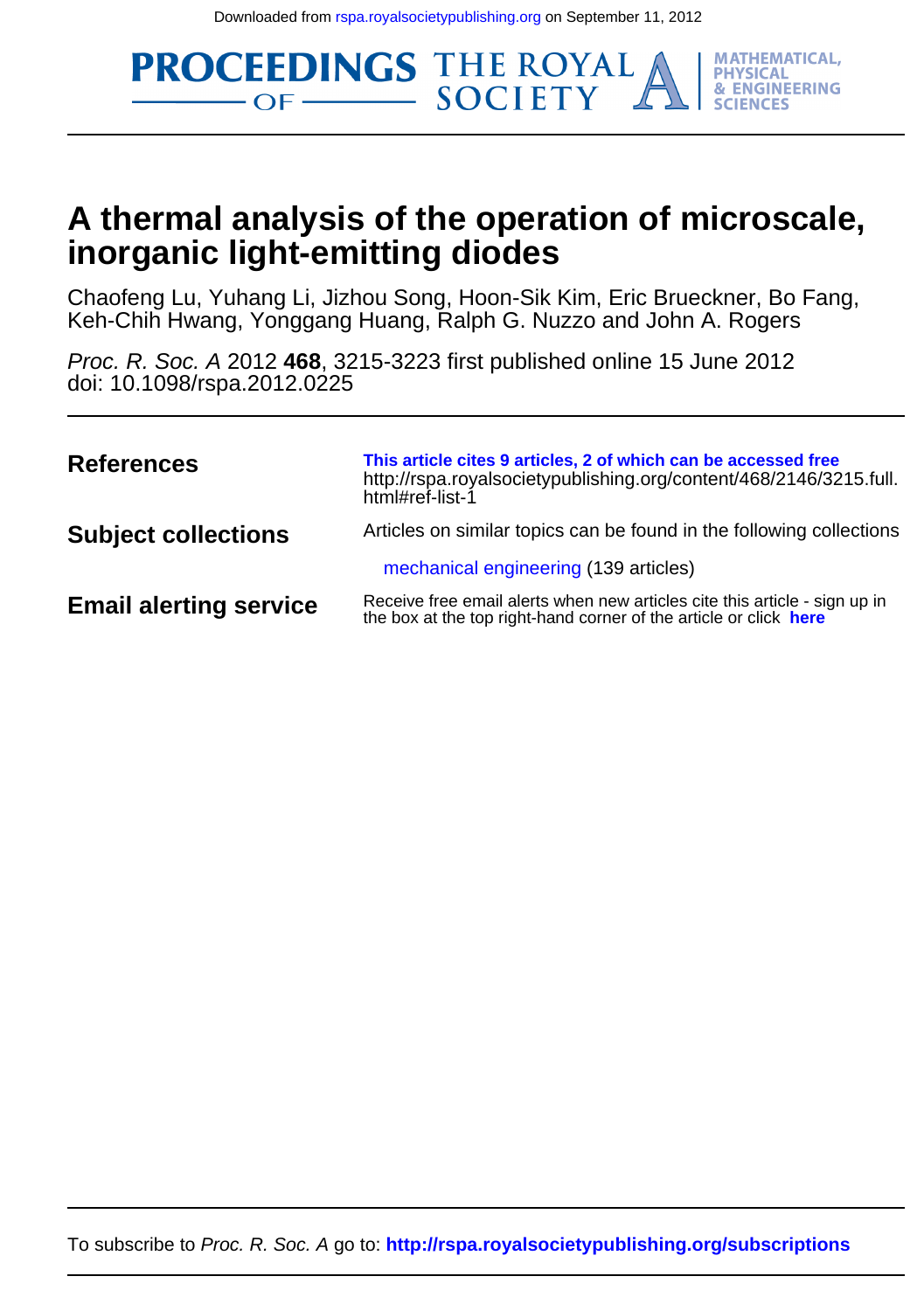

# **A thermal analysis of the operation of microscale, inorganic light-emitting diodes**

BY CHAOFENG  $\mathrm{L}v^{1,2,3,\dagger}$ , Yuhang  $\mathrm{L}t^{2,3,4,\dagger}$ , Jizhou Song<sup>5,\*</sup>, Hoon-Sik Kim<sup>6</sup>, ERIC BRUECKNER<sup>7</sup>, BO FANG<sup>4</sup>, KEH-CHIH HWANG<sup>8</sup>, YONGGANG HUANG<sup>2,3,\*</sup>, RALPH G. NUZZO<sup>7</sup> AND JOHN A. ROGERS<sup>6,7</sup>

<sup>1</sup>*Department of Civil Engineering and Soft Matter Research Center, Zhejiang University, Hangzhou 310058, People's Republic of China* <sup>2</sup>*Department of Civil and Environmental Engineering, and* <sup>3</sup>*Department of Mechanical Engineering, Northwestern University, Evanston, IL 60208, USA* <sup>4</sup>*School of Astronautics, Harbin Institute of Technology, Harbin 150001, People's Republic of China* <sup>5</sup>*Department of Mechanical and Aerospace Engineering, University of Miami, Coral Gables, FL 33146, USA* <sup>6</sup>*Department of Materials Science and Engineering, and* <sup>7</sup>*Department of Chemistry, University of Illinois, Urbana, IL 61801, USA* <sup>8</sup>*Department of Engineering Mechanics, Tsinghua University, Beijing 100084, People's Republic of China*

An analytical model is developed to study the thermal properties of microscale, inorganic light-emitting diodes  $(\mu$ -ILEDs) with ultra-thin geometries and layouts. The predicted surface and  $\mu$ -ILED temperatures agree well with experiments and finite-element simulations. A simple scaling law is obtained for the normalized  $\mu$ -ILED temperature versus the normalized  $\mu$ -ILED size. This study provides a theory to guide the design of layouts that minimize adverse thermal effects on the performance of  $\mu$ -ILEDs not only for solid-state lighting but also for applications integrating  $\mu$ -ILED devices on complex/soft substrate as are currently of interest in optogenetics and other emerging areas in biology.

**Keywords: thermal analysis; solid-state lighting; gallium nitride**

# **1. Introduction**

Indium gallium nitride-based (InGaN) light-emitting diodes (LEDs) offer combined characteristics in cost, efficiency and lifetime, which make them attractive for broad classes of application in solid-state lighting [\(Schubert &](#page-9-0) [Kim 2005;](#page-9-0) Tsao *et al.* [2010\).](#page-9-0) Conventional routes to LEDs involve epitaxial growth of active materials followed by wafer dicing and pick-and-up robotic manipulation into individually packaged components that are then interconnected by bulk wire bonding and mounted on millimetre-scale heat sinks for thermal

\*Authors for correspondence [\(jsong8@miami.edu; y-huang@northwestern.edu\)](mailto:jsong8@miami.edu; y-huang@northwestern.edu).

†These authors contributed equally to this study.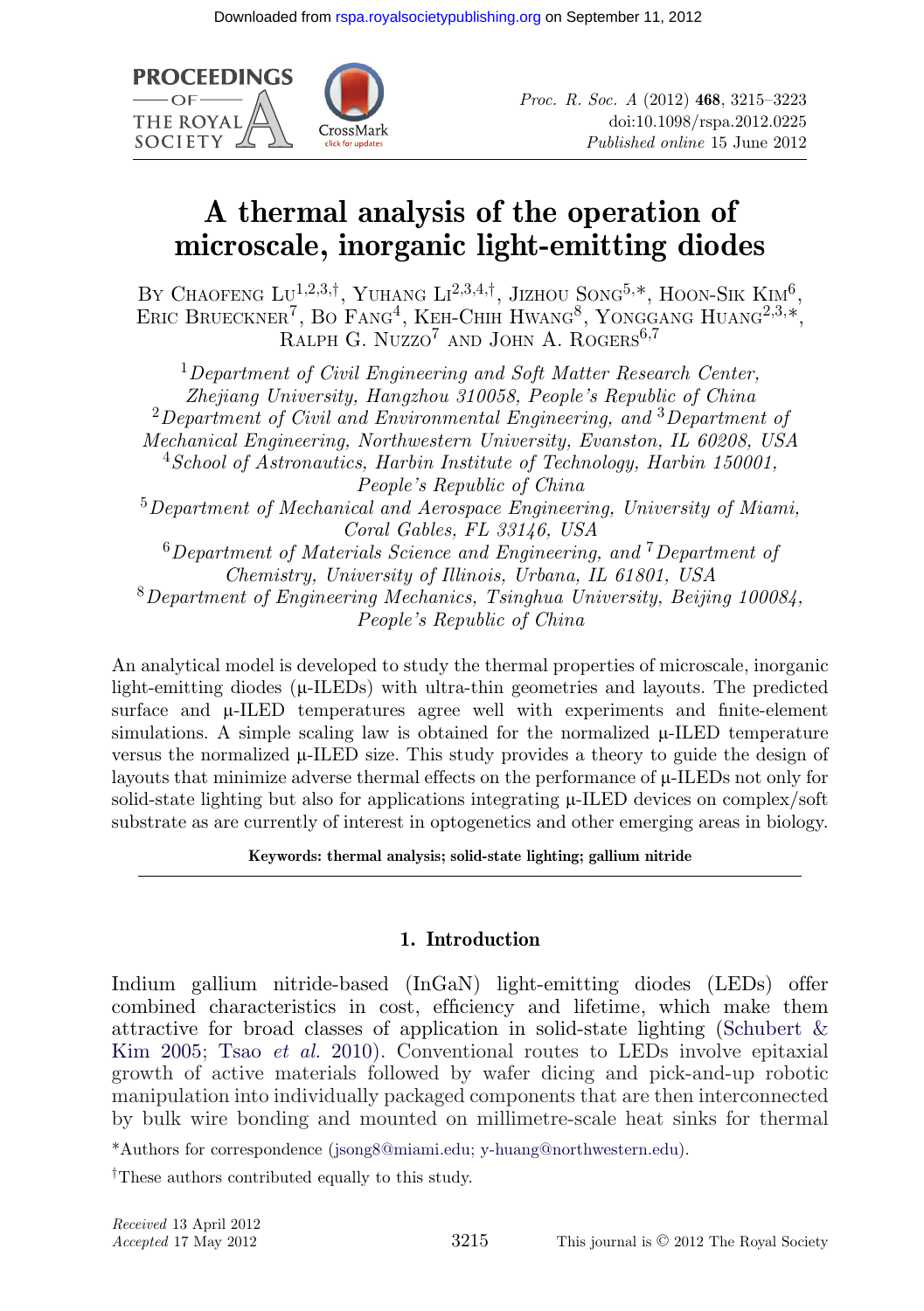## 3216 *C. Lu et al.*

management. Although suitable for many uses, such designs do not allow practical realization of potentially valuable engineering options, such as those that involve large collections of small devices or unusual substrates. [Kim](#page-9-0) *et al.* [\(2011\)](#page-9-0) recently reported schemes that avoid these limitations by use of advanced methods in epitaxial lift-off and deterministic assembly. The result is a realistic route to classes of LEDs that can be much thinner and smaller than those accessible using conventional procedures, in which interconnection is accomplished with thin-film metallization and photolithography. The process begins with the growth of InGaN epitaxial material on silicon wafers with (111) orientation followed by the definition of arrays of individual LEDs with microscale dimensions (down to approx.  $25 \times 25 \mu m$ ), referred to as microscale inorganic LEDs  $(\mu$ -ILEDs). Anisotropic wet chemical etching of the underlying silicon releases devices for transfer printing onto foreign substrates (e.g. glass or plastic). A photodefinable layer of benzocyclobutene (BCB; [figure 1](#page-3-0)*a*) provides a top layer encapsulant that leaves the p- and n-type ohmic contacts [\(figure 1](#page-3-0)*a*) of each device exposed. Depositing and patterning of a metal layer [\(figure 1](#page-3-0)*a*) yields electrical interconnects that serve simultaneously as heat spreaders. Figure  $1a$  shows the layouts of a single  $\mu$ -ILED on a glass substrate where the small gap within the metal layer isolates p- and n-contacts to avoid short circuit. This gap also serves as a good approximation of the  $\mu$ -ILED temperature because the BCB layer on the  $\mu$ -ILED is very thin (approx. 1  $\mu$ m). The cross section is shown in [figure 1](#page-3-0)*b*. Related procedures have also been reported for AlInGaP μ-ILEDs (Kim *[et al.](#page-9-0)* 2010).

The thermal properties of devices with this type of layout are critically important because excessive heating can limit the stability, reliability and efficiency. Changes in temperature can be even more important for applications of  $\mu$ -ILEDs in biology, where even modest levels of heating can induce adverse responses. Our objective was to study the thermal properties of  $\mu$ -ILEDs using analytical and rigorous finite-element methods and provide simple expressions for calculating the device temperatures in terms of the material and geometry parameters. Unlike the accurate analysis (Kim *[et al.](#page-9-0)* 2011) in which a very complex expression for  $\mu$ -ILED temperature is given, a simple scaling law for  $\mu$ -ILED temperature is derived in this paper for convenient designing of  $\mu$ -ILED layout to minimize the adverse thermal effects.

#### 2. Heat transfer model for the  $\mu$ -ILED system

The thickness of a typical  $\mu$ -ILED (5  $\mu$ m or less) is smaller than its in-plane size L  $(100 \times 100 \,\mathrm{\upmu m})$  such that heat transfer occurs mainly through the top and bottom surfaces. As shown in figure  $1c$ , the  $\mu$ -ILED is modelled as a planar heat source with the input power *Q* at the BCB–glass interface. The metal interconnect of thickness  $H<sub>m</sub>$  is on top of the BCB. The thicknesses of the BCB layer and glass substrate are  $H_B$  and  $H_g$ , respectively. Their corresponding thermal conductivities are  $k_m$ ,  $k_B$  and  $k_g$ . The ambient temperature is  $T_0$ .

For simplicity, an axisymmetric model is adopted to obtain the analytical solution. The heat source is modelled as a circular disc of radius  $r_0 =$ solution. The heat source is modelled as a circular disc of radius  $r_0 = L/\sqrt{\pi}$  such that its area is the same as that  $(L^2)$  of the  $\mu$ -ILED. Such an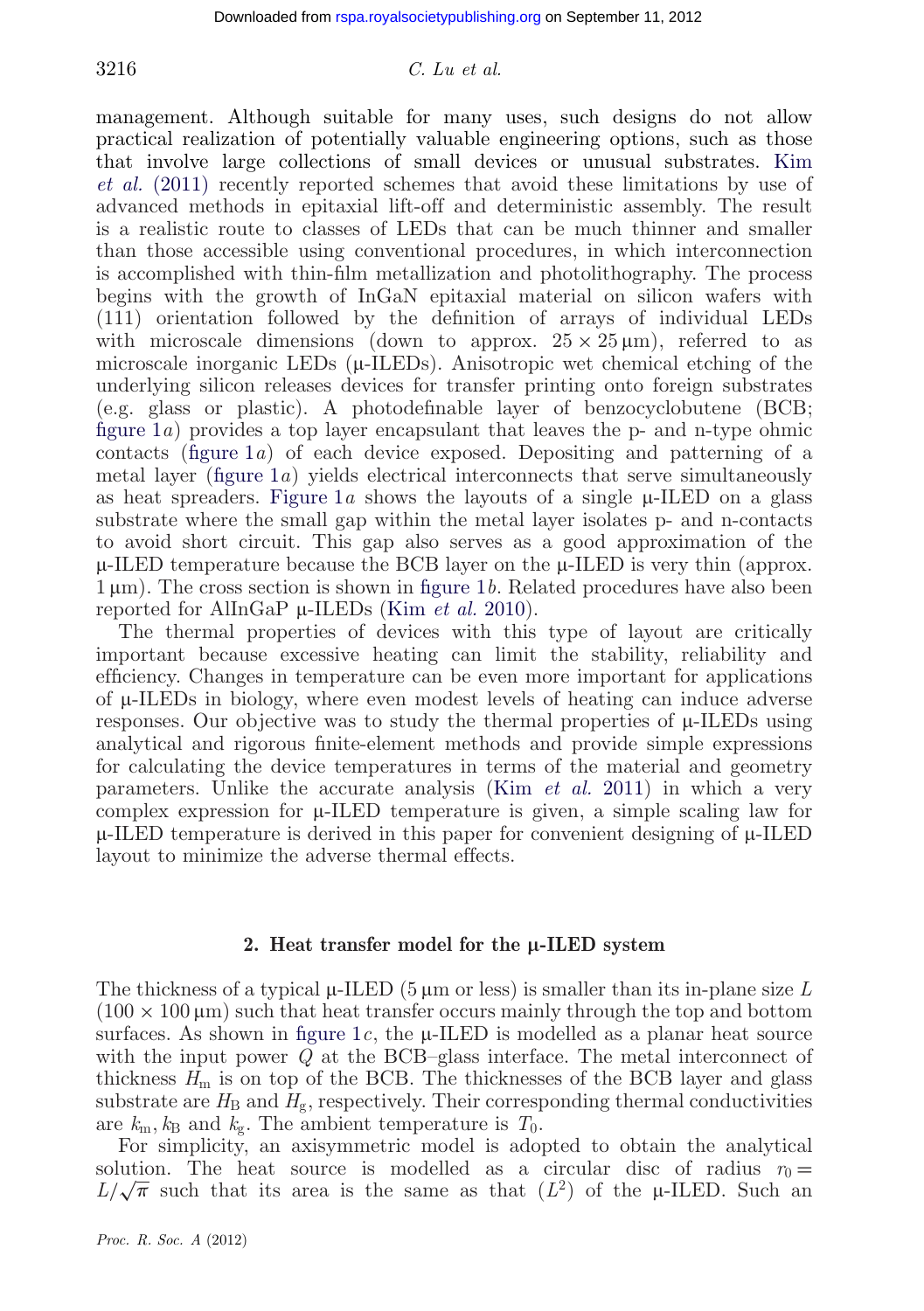

<span id="page-3-0"></span>

Figure 1. A schematic of the  $\mu$ -ILED structure: (*a*) three-dimensional and (*b*) cross-sectional illustrations for experiments; and (*c*) theoretical model. (Online version in colour.)

assumption, as validated by a three-dimensional finite-element analysis (FEA) and experiments for rectangular  $\mu$ -ILEDs, significantly simplifies the analysis and enables analytical solutions. The steady-state heat conduction equation is

$$
\frac{\partial^2 \Delta T}{\partial r^2} + \frac{1}{r} \frac{\partial \Delta T}{\partial r} + \frac{\partial^2 \Delta T}{\partial z^2} = 0,
$$
\n(2.1)

where  $\Delta T = T - T_0$  is the difference between temperature T and the ambient temperature  $T_0$ , and  $(r, z)$  are the cylindrical coordinates with the origin at the centre of the heat source (figure 1*c*). Because the in-plane dimensions (approx.  $50 \times 50 \text{ mm}$ ) of the glass substrate, BCB and metal are much larger than the  $\mu$ -ILED size (100  $\times$  100  $\mu$ m), the axisymmetric model is taken as infinity in the r direction. The natural convection condition at the top surface of the metal is

$$
-k_{\rm m} \frac{\partial \Delta T}{\partial z} = h \Delta T \quad \text{at } z = H_{\rm B} + H_{\rm m}, \tag{2.2}
$$

where *h* is the coefficient of heat convection. The ambient temperature at the bottom surface of the glass substrate as well as the remote boundary (of metal, BCB and glass) gives

$$
\Delta T = 0 \quad \text{at } z = -H_{\text{g}} \tag{2.3}
$$

and

$$
\Delta T|_{r \to \infty} = 0 \quad \text{for all } z. \tag{2.4}
$$

*Proc. R. Soc. A* (2012)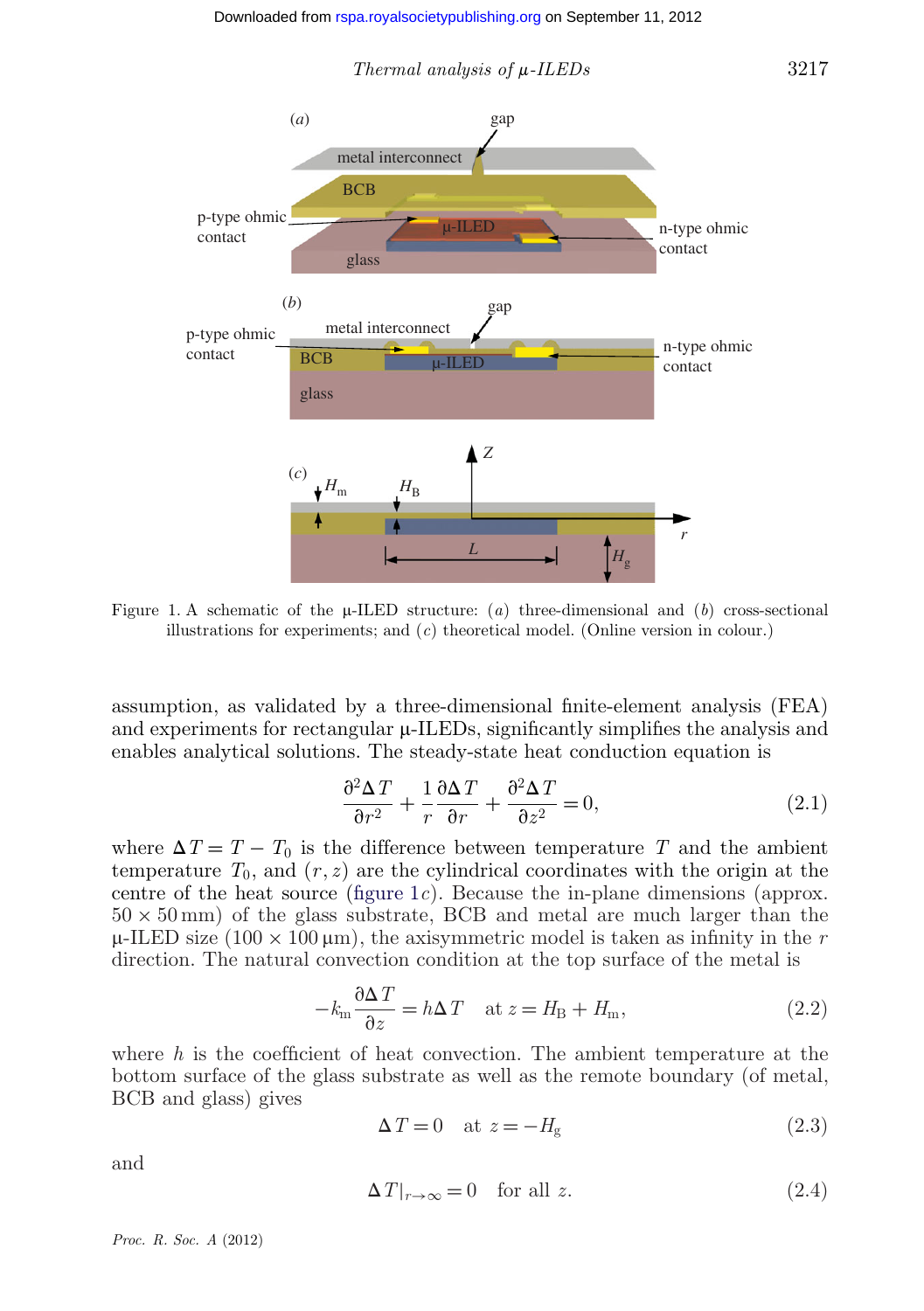3218 *C. Lu et al.*

Continuity of temperature and heat flux across the metal–BCB interface  $(z = H_B)$ requires

$$
\Delta T|_{z=H_{\rm B^{+}}} = \Delta T|_{z=H_{\rm B^{-}}} \quad \text{and} \quad -k_{\rm m} \left. \frac{\partial \Delta T}{\partial z} \right|_{z=H_{\rm B^{+}}} = -k_{\rm B} \left. \frac{\partial \Delta T}{\partial z} \right|_{z=H_{\rm B^{-}}} \,. \tag{2.5}
$$

Across the BCB–glass interface  $(z=0)$ , the temperature is continuous

$$
\Delta T|_{z=0+} = \Delta T|_{z=0-}.\tag{2.6a}
$$

The heat flux outside the  $\mu$ -ILED ( $r > r_0$ ,  $z = 0$ ) is also continuous, which, together with the heat source condition inside the  $\mu$ -ILED ( $r \le r_0$ ,  $z = 0$ ), gives

$$
-k_{\rm B} \left. \frac{\partial \Delta T}{\partial z} \right|_{z=0+} + k_{\rm g} \left. \frac{\partial \Delta T}{\partial z} \right|_{z=0-} = \begin{cases} 0, & r > r_0, \\ \frac{Q}{\pi r_0^2}, & 0 \le r \le r_0. \end{cases} \tag{2.6b}
$$

The Hankel transform  $\Delta \bar{T}(\xi, z) = \int_0^\infty \Delta T(r, z) J_0(\xi r) r dr$  [\(Carslaw & Jaeger 1959\)](#page-9-0) of the steady-state heat conduction equation (2.1) gives the following ordinary differential equation:

$$
\frac{\mathrm{d}^2 \Delta \bar{T}}{\mathrm{d} z^2} - \xi^2 \Delta \bar{T} = 0,\tag{2.7}
$$

where  $J_0$  is the 0th-order Bessel function of the first kind. This equation has the solution

$$
\Delta \bar{T}(\xi, z) = A(\xi) e^{-\xi z} + B(\xi) e^{\xi z},\tag{2.8}
$$

where the functions  $A(\xi)$  and  $B(\xi)$  are  $A_m$  and  $B_m$  for metal,  $A_B$  and  $B_B$  for BCB, and  $A_{\rm g}$  and  $B_{\rm g}$  for the glass substrate, respectively. The Hankel transform of the boundary and continuity conditions  $(2.2)$ ,  $(2.3)$ ,  $(2.5)$  and  $(2.6)$  gives

$$
-k_{\rm m} \frac{\partial \Delta \bar{T}}{\partial z} = h \Delta \bar{T} \quad \text{at } z = H_{\rm B} + H_{\rm m}, \tag{2.9}
$$

$$
\Delta \bar{T} = 0 \quad \text{at } z = -H_{\text{g}},\tag{2.10}
$$

$$
\Delta \bar{T}|_{z=H_{\rm B}+} = \Delta \bar{T}|_{z=H_{\rm B}-} \quad \text{and} \quad -k_{\rm m} \left. \frac{\partial \Delta \bar{T}}{\partial z} \right|_{z=H_{\rm B}+} = -k_{\rm B} \left. \frac{\partial \Delta \bar{T}}{\partial z} \right|_{z=H_{\rm B}-} \tag{2.11}
$$

and 
$$
\Delta \bar{T}|_{z=0+} = \Delta \bar{T}|_{z=0-}
$$
 and  $-k_B \frac{\partial \Delta \bar{T}}{\partial z}\Big|_{z=0+} + k_g \frac{\partial \Delta \bar{T}}{\partial z}\Big|_{z=0-} = \frac{Q}{\pi r_0} \frac{J_1(\xi r_0)}{\xi},$  (2.12)

where  $J_1$  is the first-order Bessel function of the first kind.

Substitution of  $(2.8)$  into  $(2.9)$ – $(2.12)$  gives

$$
A_{\rm g} = \frac{Q}{\pi r_0 k_{\rm B}} \frac{J_1(\xi r_0)}{\xi^2} \alpha(\xi) \quad \text{and} \quad B_{\rm g} = -\frac{Q}{\pi r_0 k_{\rm B}} \frac{J_1(\xi r_0)}{\xi^2} \alpha(\xi) e^{2\xi H_{\rm g}} \tag{2.13}
$$

for the glass substrate,

$$
A_{\rm B} = \bar{A}_{\rm B} \frac{Q}{2\pi r_0 k_{\rm B}} \frac{J_1(\xi r_0)}{\xi^2} \quad \text{and} \quad B_{\rm B} = \bar{B}_{\rm B} \frac{Q}{2\pi r_0 k_{\rm B}} \frac{J_1(\xi r_0)}{\xi^2} \tag{2.14}
$$

*Proc. R. Soc. A* (2012)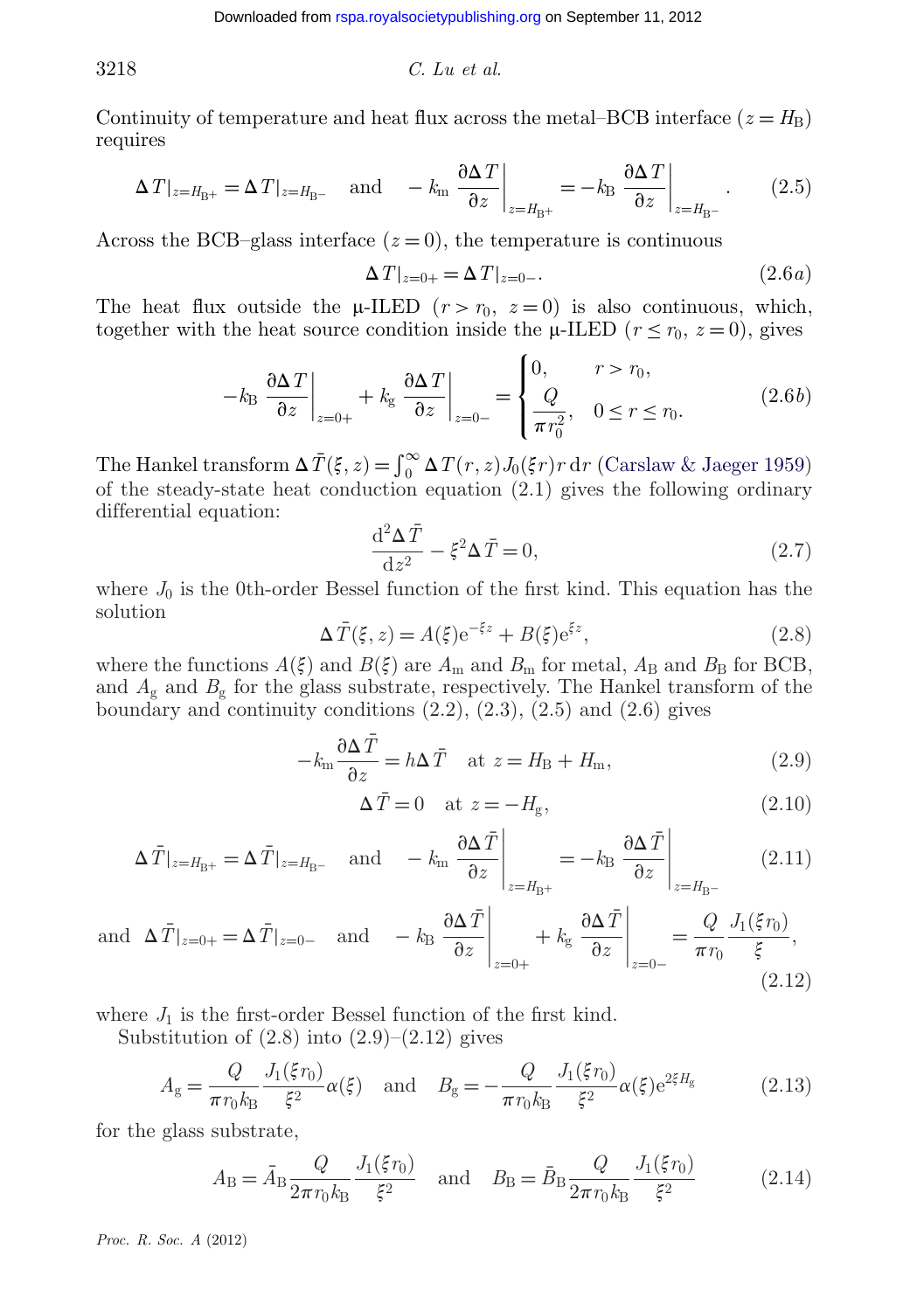*Thermal analysis of*  $\mu$ *-ILEDs* 3219

for the BCB layer and

$$
A_{\rm m} = \left[ \left( 1 + \frac{k_{\rm b}}{k_{\rm m}} \right) \bar{A}_{\rm B} + \left( 1 - \frac{k_{\rm b}}{k_{\rm m}} \right) e^{2\xi H_{\rm b}} \bar{B}_{\rm B} \right] \frac{Q}{4\pi r_0 k_{\rm B}} \frac{J_1(\xi r_0)}{\xi^2} B_{\rm m} = \left[ \left( 1 - \frac{k_{\rm b}}{k_{\rm m}} \right) e^{-2\xi H_{\rm b}} \bar{A}_{\rm B} + \left( 1 + \frac{k_{\rm b}}{k_{\rm m}} \right) \bar{B}_{\rm B} \right] \frac{Q}{4\pi r_0 k_{\rm B}} \frac{J_1(\xi r_0)}{\xi^2}
$$
(2.15)

and

for the metal layer, where

$$
\bar{A}_{\rm B} = \left[ \left( 1 + \frac{k_{\rm g}}{k_{\rm B}} \right) - \left( 1 - \frac{k_{\rm g}}{k_{\rm B}} \right) e^{2\xi H_{\rm g}} \right] \alpha(\xi) + 1,
$$
\n
$$
\bar{B}_{\rm B} = \left[ \left( 1 - \frac{k_{\rm g}}{k_{\rm B}} \right) - \left( 1 + \frac{k_{\rm g}}{k_{\rm B}} \right) e^{2\xi H_{\rm g}} \right] \alpha(\xi) - 1,
$$
\n
$$
\alpha(\xi) = \frac{\kappa + 1}{\left[ (1 - k_{\rm g}/k_{\rm B}) - (1 + k_{\rm g}/k_{\rm B})\kappa \right] - \left[ (1 + k_{\rm g}/k_{\rm B}) - (1 - k_{\rm g}/k_{\rm B})\kappa \right] e^{2\xi H_{\rm g}}}
$$
\nand\n
$$
\kappa = \frac{(1 - k_{\rm B}/k_{\rm m}) - (1 + k_{\rm B}/k_{\rm m})((k_{\rm m}\xi - h)/(k_{\rm m}\xi + h))e^{-2\xi H_{\rm m}} - (1 + k_{\rm B}/k_{\rm m})}{(1 - k_{\rm B}/k_{\rm m})((k_{\rm m}\xi - h)/(k_{\rm m}\xi + h))e^{-2\xi H_{\rm m}} - (1 + k_{\rm B}/k_{\rm m})} e^{-2\xi H_{\rm B}}.
$$

The inverse Hankel transform  $\Delta T(r, z) = \int_0^\infty \Delta \bar{T}(\xi, z) J_0(\xi r) \xi d\xi$  then gives the temperature distributions  $\Delta T_g(r, z)$ ,  $\Delta T_B(r, z)$  and  $\Delta T_m(r, z)$  in the glass substrate, BCB and metal layers. The temperature distribution in the  $\mu$ -ILED is obtained from  $\Delta T_g(r, 0)$ , as  $\Delta T_{\mu-\text{LED}}(r) = \int_0^\infty [A_\text{B}(\xi) + B_\text{B}(\xi)] J_0(\xi r) \xi \,d\xi$ . The temperature distribution at the metal surface is  $\Delta T_{\text{surface}}(r) = \Delta T_{\text{m}}(r, H_{\text{m}} +$  $H_{\rm B}$ ) =  $\int_0^\infty [A_{\rm m}(\xi)e^{-\xi(H_{\rm m}+H_{\rm B})}+B_{\rm m}(\xi)e^{\xi(H_{\rm m}+H_{\rm B})}]J_0(\xi r)\xi d\xi$ , which can be rewritten to obtain the surface temperature

*T*surface

$$
= T_0 + \frac{K_{\rm m}Q}{\pi k_{\rm B}r_0} \int_0^\infty \left\{ \frac{[1 - (k_{\rm g}/k_{\rm B})\coth(\xi H_{\rm g})\beta(\xi)][(k_{\rm B}/k_{\rm m})\cosh(\xi H_{\rm g}) - \sinh(\xi H_{\rm g})]}{-(k_{\rm B}/k_{\rm m})\sinh(\xi H_{\rm g}) - \cosh(\xi H_{\rm g})]\beta(\xi_{\rm g})} \right\}
$$
  
 
$$
\times \frac{e^{-\xi H_{\rm m}}}{k_{\rm m}\xi + h} J_1(\xi r_0) J_0(\xi r) d\xi, \qquad (2.16)
$$

where

$$
\beta(\xi) = \left[ \frac{(k_{\rm B}/k_{\rm m})h \tanh(\xi H_{\rm B}) \tanh(\xi H_{\rm m}) + k_{\rm B}\xi \tanh(\xi H_{\rm B}) + k_{\rm m}\xi \tanh(\xi H_{\rm m}) + h}{(k_{\rm B}/k_{\rm m})h \tanh(\xi H_{\rm m}) + k_{\rm B}\xi + k_{\rm m}\xi \tanh(\xi H_{\rm B}) \tanh(\xi H_{\rm m}) + h \tanh(\xi H_{\rm B})} + \frac{k_{\rm g}}{k_{\rm B}} \coth(\xi H_{\rm g}) \right]^{-1}.
$$

A three-dimensional FEA is used to study the temperature distributions in the metal, BCB,  $\mu$ -ILED and glass. The  $\mu$ -ILED (100 × 100 × 50  $\mu$ m) is enveloped by a layer of BCB, with a total thickness of  $6 \mu m$ , and is modelled as a threedimensional volume heat source with the total input power *Q*. The thicknesses of the metal and glass are the same as those used in the analytical model.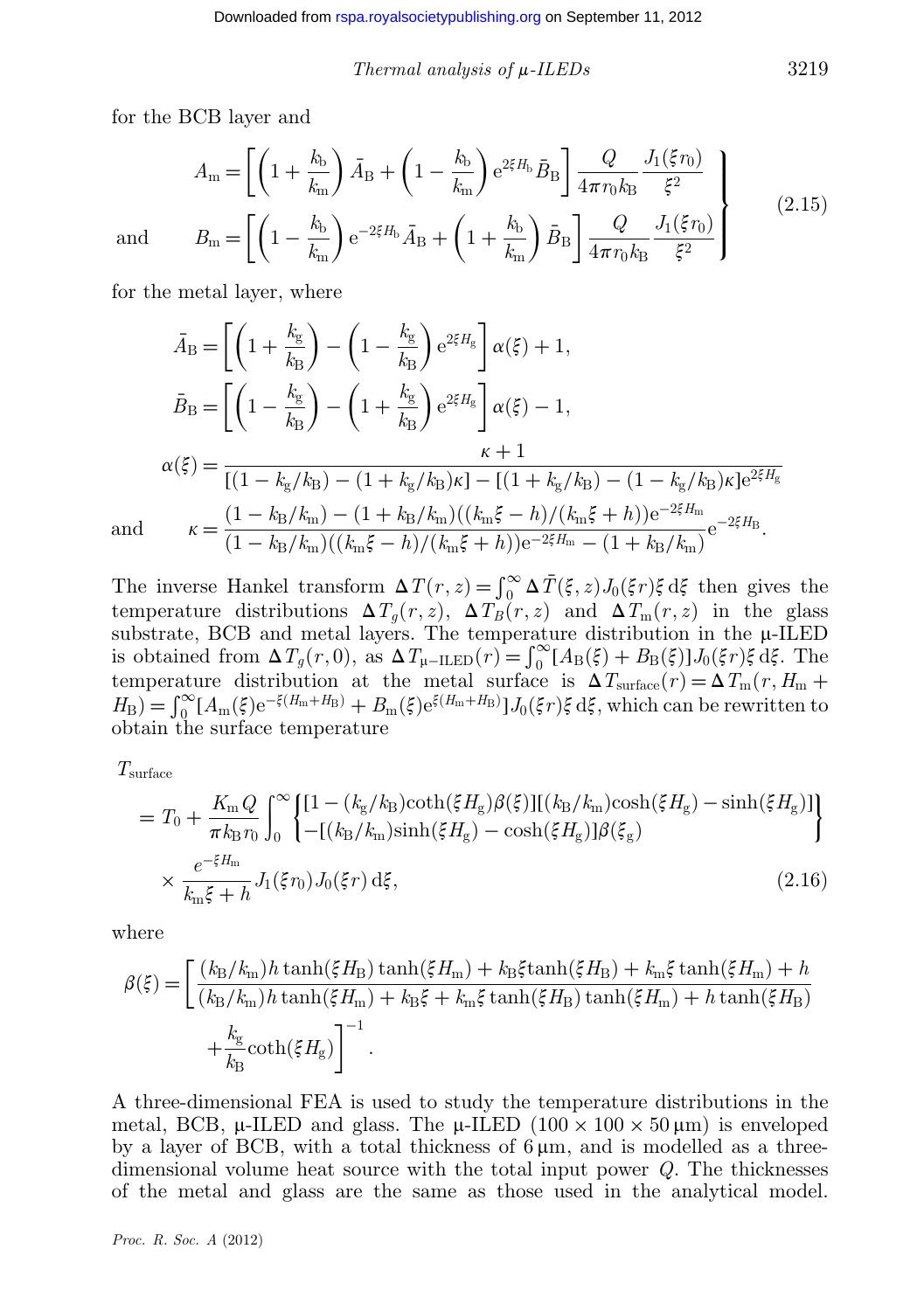3220 *C. Lu et al.*



Figure 2. Surface temperature distribution given by the experiments, analytical model and FEA for (*a*) input power  $Q = 12 \text{ mW}$  and thickness of metal interconnect  $H_m = 300 \text{ nm}$ ; and (*b*)  $Q = 37.6 \text{ mW}$  and  $H_m = 1000 \text{ nm}$ . (Online version in colour.)

The in-plane dimensions of the metal, BCB and glass are taken from the experiments  $(50 \times 50 \text{ mm})$  (Kim *et al.* 2011). The metal layer is subjected to natural convection with the ambient temperature  $T_0$  at the top surface, while the lateral surfaces of the metal, BCB and glass, together with the bottom surface of the glass, are at a constant temperature  $T_0$ . The continuum element DC3D8 in the ABAQUS package (see [ABAQUS 2009\)](#page-9-0) is used in the FEA.

Figure 2 compares the surface temperature distribution in equation (2.16) with the experiments and three-dimensional FEA, which accurately accounts for the square-shaped  $\mu$ -ILED with finite thickness, for the input power  $Q =$ 12 mW (figure 2*a*) and *Q* = 37.6 mW (figure 2*b*) used in the experiments, the  $\mu$ -ILED size  $L = 100 \,\mu\text{m}$  ( $r_0 = 56.4 \,\mu\text{m}$ ) and ambient temperature  $T_0 = 50$ °C. The thermal conductivity and thickness are  $k_g = 1.1 \,\mathrm{W m^{-1} \, \tilde{K}^{-1}}$  [\(Lee & Cahill 1997\)](#page-9-0) and  $H_{\rm g} = 800 \,\mu\text{m}$  for glass,  $k_{\rm B} = 0.3 \,\text{W m}^{-1} \,\text{K}^{-1}$  [\(Christiaens](#page-9-0) *et al.* 2005) and  $H_{\text{B}} = 1 \,\mu\text{m}$  for BCB, and  $k_{\text{m}} = 70$  and 160 W m<sup>-1</sup> K<sup>-1</sup> for the 300 and 1000 nm thick aluminium interconnects, respectively, because of their thickness-dependent thermal conductivity [\(La Spina](#page-9-0) *et al.* 2006; [Stojanovic](#page-9-0) *et al.* 2007; [Bourgoin](#page-9-0) *et al.* [2010;](#page-9-0) [Schmid](#page-9-0) *et al.* 2010). The coefficient of heat convection is  $h = 25 \,\mathrm{W m^{-2} K^{-1}}$ . The analytical model agrees well with the FEA, and both agree well with the experiment, except along the gap (shown in the left two experimental images in figure 2, and also in [figure 1](#page-3-0)*a*). This is because the surface temperature at the gap in the experiments is the temperature at the next (BCB) layer, which is very close to the  $\mu$ -ILED temperature because the BCB layer directly above the  $\mu$ -ILED is very thin (figure  $1a$ ). The  $\mu$ -ILED temperature is approximately the same as the surface temperature at the gap.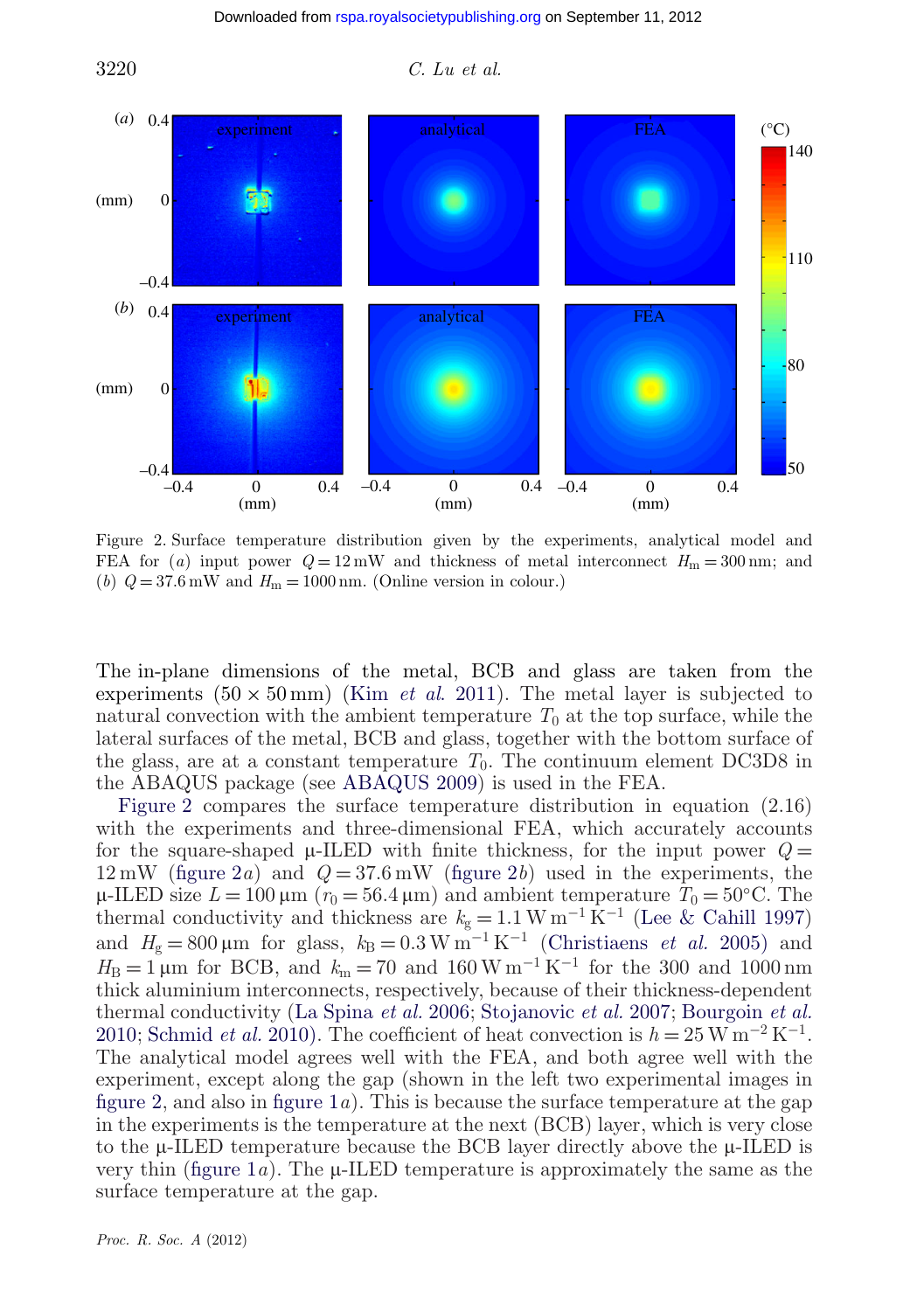*Thermal analysis of*  $\mu$ -*ILEDs* 3221

#### **3. Simple scaling law for thermal management**

The FEA suggests that the temperature in the  $\mu$ -ILED is very uniform except near its small side surfaces. This is because the in-plane size of the  $\mu$ -ILED (*L*) is much larger than its thickness such that heat transfer from the  $\mu$ -ILED occurs mainly through its top and bottom surfaces. The temperature increase in the m-ILED can then be obtained analytically by averaging the temperature at the BCB–glass interface over the radius  $r_0$  as

$$
\Delta T_{\mu\text{-ILED}} = \frac{2Q}{\pi k_{\text{B}} r_0^2} \int_0^\infty \beta(\xi) J_1^2(\xi r_0) \frac{\mathrm{d}\xi}{\xi^2}.
$$
 (3.1)

Both the analytical model and FEA suggest that the natural convection at the top surface of the metal interconnect has a negligible effect on the temperature in the  $\mu$ -ILED. The thick glass substrate  $(H_g \gg H_m, H_B, r_0)$  can be modelled as a semi-infinite solid. These, together with the low thermal conductivity of BCB,  $k_{\text{B}} \ll k_{\text{m}}$ , simplify equation (3.1) to

$$
\Delta T_{\mu\text{-LED}} = \frac{2Q}{\pi k_{\text{B}} r_0} \int_0^\infty \left[ \frac{k_{\text{m}} \tanh(H_{\text{m}} x/r_0)}{k_{\text{B}} + k_{\text{m}} \tanh(H_{\text{B}} x/r_0) \tanh(H_{\text{m}} x/r_0)} + \frac{k_{\text{g}}}{k_{\text{B}}} \right]^{-1} J_1^2(x) \frac{\mathrm{d}x}{x^2}.
$$
\n(3.2)

For a  $\mu$ -ILED with size much larger than the metal and BCB layer thickness ( $r_0 \gg$  $H_m$ ,  $H_B$ ), tanh $(H_m x/r_0) \sim H_m x/r_0$  and tanh $(H_B x/r_0) \sim H_B x/r_0$  (and  $J_1^2(x)x^{-2}$ ) in the integrand decreases rapidly with  $x$ ), expression  $(3.2)$  can be further simplified to

$$
\Delta T_{\mu\text{-LED}} = \frac{2Q}{\pi k_{\text{m}} H_{\text{m}}} \int_0^\infty \frac{1 + ((k_{\text{m}} H_{\text{m}} / k_{\text{g}} r_0)(k_{\text{g}} H_{\text{B}} / k_{\text{B}} r_0))x^2}{x + ((k_{\text{g}} r_0 / k_{\text{m}} H_{\text{m}}) + (k_{\text{g}} H_{\text{B}} / k_{\text{B}} r_0))x^2} J_1^2(x) \frac{\mathrm{d}x}{x^2}.
$$
(3.3)

It gives a simple scaling law such that the normalized temperature increase  $k_{\rm m}H_{\rm m}\Delta T_{\rm u-ILED}/Q$  in the  $\mu$ -ILED depends on only two combinations of material and geometry parameters: the normalized  $\mu$ -ILED size  $k_{g}r_{0}/(k_{\rm m}H_{\rm m})$  and the BCB layer thickness  $k_g H_B/(k_B r_0)$ . The latter is very small  $(k_g H_B/(k_B r_0) \ll 1)$  because  $r_0 \gg H_B$  and the thermal conductivities of the BCB and glass are of the same order of magnitude. Numerical integrations suggest that  $[k_{g}H_{B}/(k_{B}\eta_{0})]x^{2}$  can be neglected in equation (3.3) (also because  $J_1^2(x)x^{-2}$  decreases rapidly with *x*). This leads to a simple, analytical expression for the temperature in the  $\mu$ -ILED,

$$
\Delta T_{\mu\text{-ILED}} = \frac{2Q}{\pi k_{\text{m}} H_{\text{m}}} \int_0^\infty \left( x + \frac{k_{\text{g}} r_0}{k_{\text{m}} H_{\text{m}}} \right)^{-1} J_1^2(x) \frac{\mathrm{d}x}{x^2}.
$$
\n(3.4)

The normalized temperature increase  $k_m H_m \Delta T_{\mu\text{-ILED}}/Q$  in the  $\mu\text{-ILED}$  depends only on the normalized radius  $k_{\rm g}r_0/(k_{\rm m}H_{\rm m})$ . It is independent of the BCB property and thickness because the BCB layer is very thin and has low thermal conductivity. This simple expression agrees very well with the accurate solution in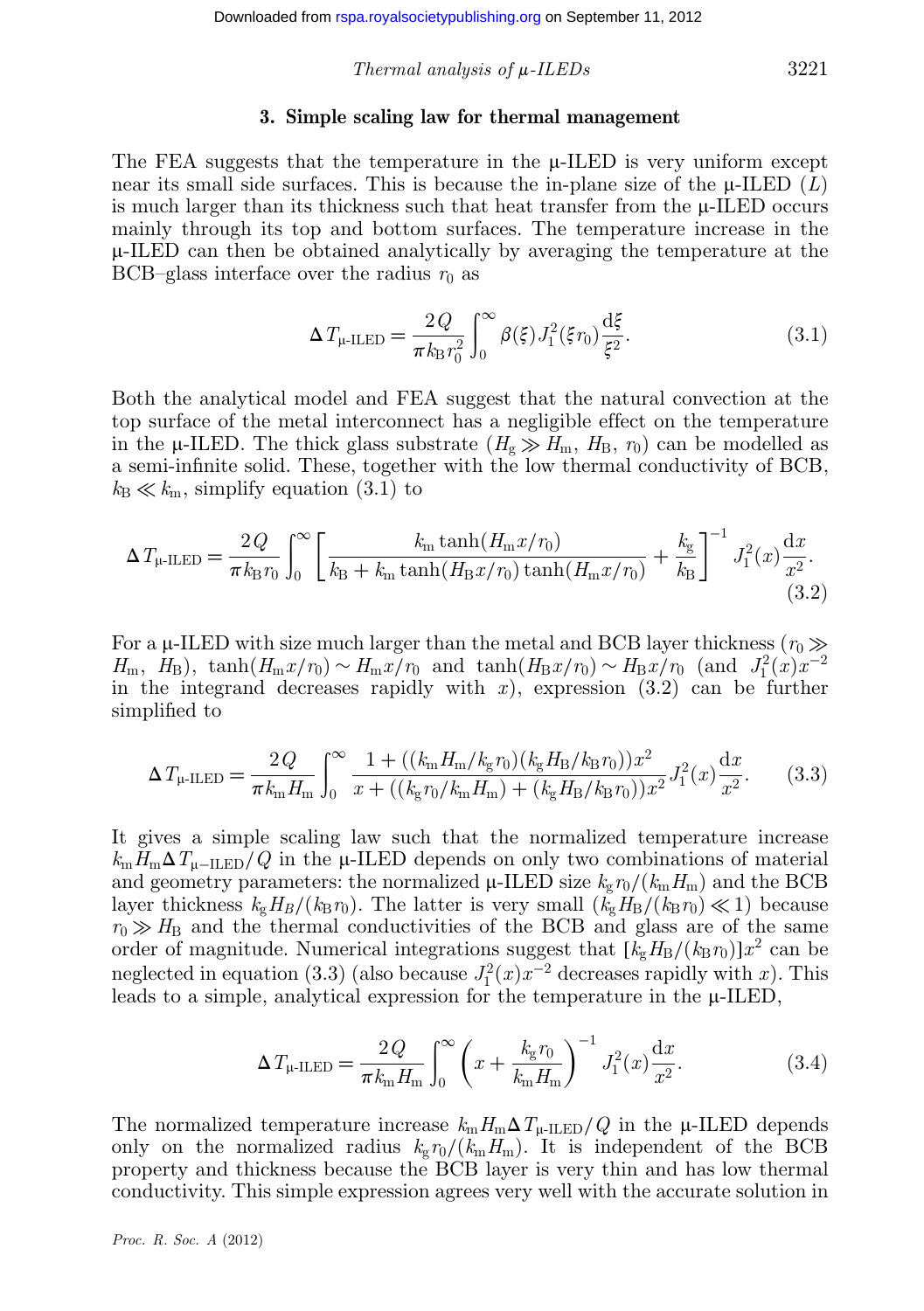



Figure 3. The normalized temperature increase in the  $\mu$ -ILED versus the normalized  $\mu$ -ILED size for the approximate solution (solid line), accurate solution (circles), FEA (triangles) and experiments (squares). (Online version in colour.)

equation (3.1) and the FEA, within a few per cent of error. Numerical integration in equation (3.4) gives an approximate but simple and explicit expression of temperature in the  $\mu$ -ILED as

$$
T_{\mu\text{-ILED}} \approx 0.451 \frac{Q}{k_{\text{g}}L} \left\{ 1 - 0.842 \left( \frac{k_{\text{g}}L}{k_{\text{m}}H_{\text{m}}} \right)^{-1} \left[ 1 - \exp \left( -1.07 \frac{k_{\text{g}}L}{k_{\text{m}}H_{\text{m}}} \right) \right] \right\} + T_0,
$$
\n(3.5)

where the µ-ILED size *L* has substituted  $\sqrt{\pi}r_0$ , and the first two terms  $0.451 Q(k_g L)^{-1} \{1 - 0.842[k_g L/(k_m H_m)]^{-1}\}$  on the right-hand side result from the asymptotic analysis of equation (3.4) for relatively large  $k_g L/(k_m H_m)$ . The temperature increase  $(T_{\text{u-LED}} - T_0)$  obtained from equation (3.5) is only a few per cent different from that given by equation (3.4). Figure 3 shows the normalized temperature increase in the  $\mu$ -ILED versus the normalized  $\mu$ -ILED size. The solid line is for the approximate solution in equation (3.5), while the accurate solution in equation  $(3.1)$ , three-dimensional FEA and experiments are also shown. Their excellent agreement validates the analytical expression for the temperature in the  $\mu$ -ILED in equation (3.5). This equation can serve as a guideline for the thermal management design of  $\mu$ -ILEDs by selecting metal interconnects to minimize the adverse thermal effects. It suggests that thick metal interconnects or their large thermal conductivity will be effective in dissipating heat in  $\mu$ -ILEDs. The scaling law in equation (3.5) (also shown in figure 3) indicates that the increase in  $\mu$ -ILED size or the substrate thermal conductivity, for a given input power, also decreases the temperature in  $\mu$ -ILEDs.